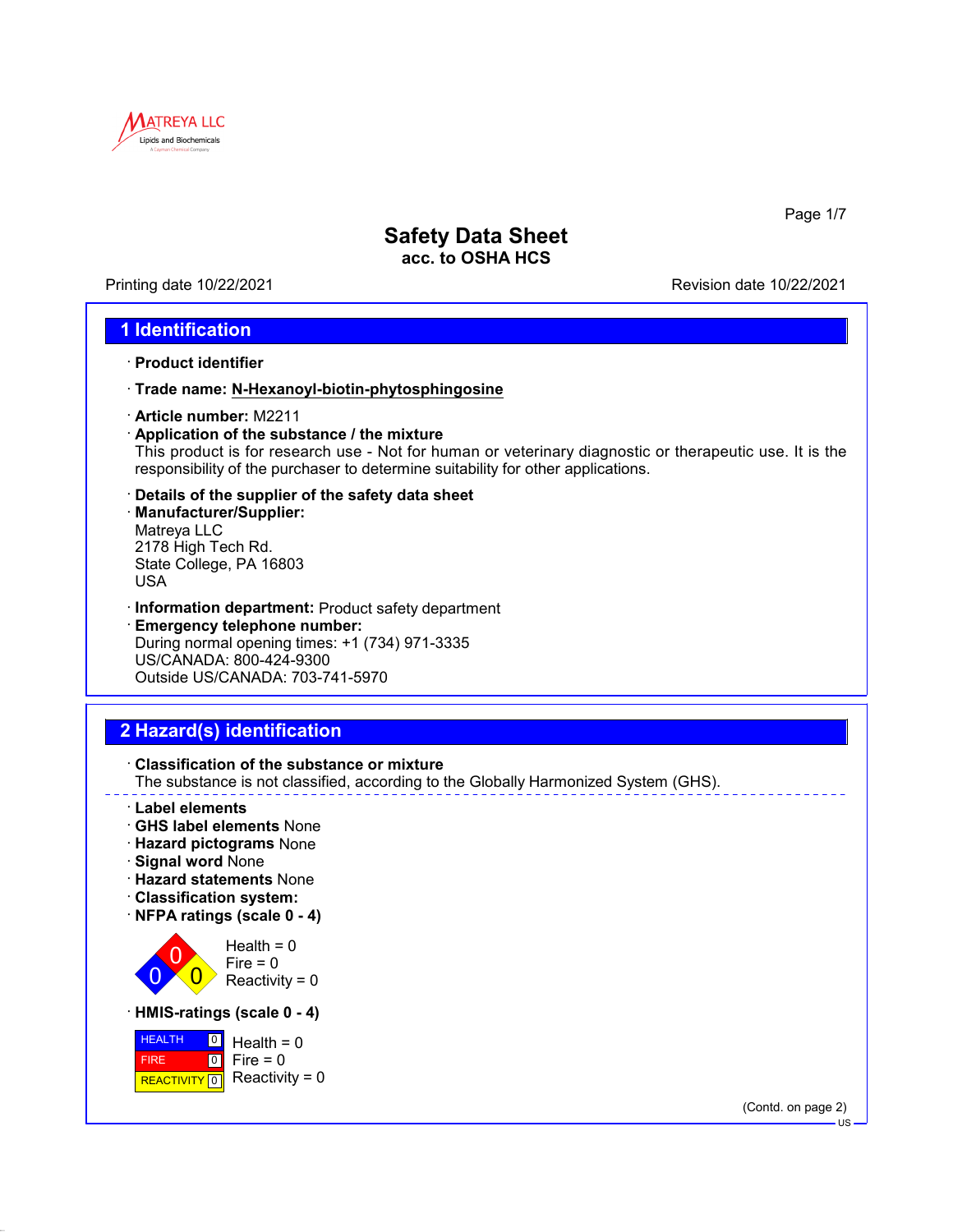Printing date 10/22/2021 Revision date 10/22/2021

(Contd. from page 1)

#### **Trade name: N-Hexanoyl-biotin-phytosphingosine**

- · **Other hazards**
- · **Results of PBT and vPvB assessment**
- · **PBT:** Not applicable.
- · **vPvB:** Not applicable.

#### **3 Composition/information on ingredients**

- · **Chemical characterization: Substances**
- · **CAS No. Description**
- N-Hexanoyl-biotin-phytosphingosine

#### **4 First-aid measures**

- · **Description of first aid measures**
- · **General information:** No special measures required.
- · **After inhalation:** Supply fresh air; consult doctor in case of complaints.
- · **After skin contact:** Generally the product does not irritate the skin.
- · **After eye contact:** Rinse opened eye for several minutes under running water.
- · **After swallowing:** If symptoms persist consult doctor.
- · **Information for doctor:**
- · **Most important symptoms and effects, both acute and delayed** May cause anemia, cough, CNS depression, drowsiness, headache, heart damage, lassitude (weakness, exhaustion), liver damage, narcosis, reproductive effects, teratogenic effects. No further relevant information available.
- · **Indication of any immediate medical attention and special treatment needed** No further relevant information available.

### **5 Fire-fighting measures**

- · **Extinguishing media**
- · **Suitable extinguishing agents:** Use fire fighting measures that suit the environment. A solid water stream may be inefficient.
- · **Special hazards arising from the substance or mixture** No further relevant information available.
- · **Advice for firefighters**
- · **Protective equipment:** No special measures required.

# **6 Accidental release measures**

- · **Personal precautions, protective equipment and emergency procedures** Not required.
- · **Environmental precautions:** Do not allow to enter sewers/ surface or ground water.
- · **Methods and material for containment and cleaning up:** Pick up mechanically.
- · **Reference to other sections** See Section 7 for information on safe handling. See Section 8 for information on personal protection equipment. See Section 13 for disposal information.
- · **Protective Action Criteria for Chemicals**
- · **PAC-1:** Substance is not listed.
- · **PAC-2:** Substance is not listed.

(Contd. on page 3)

US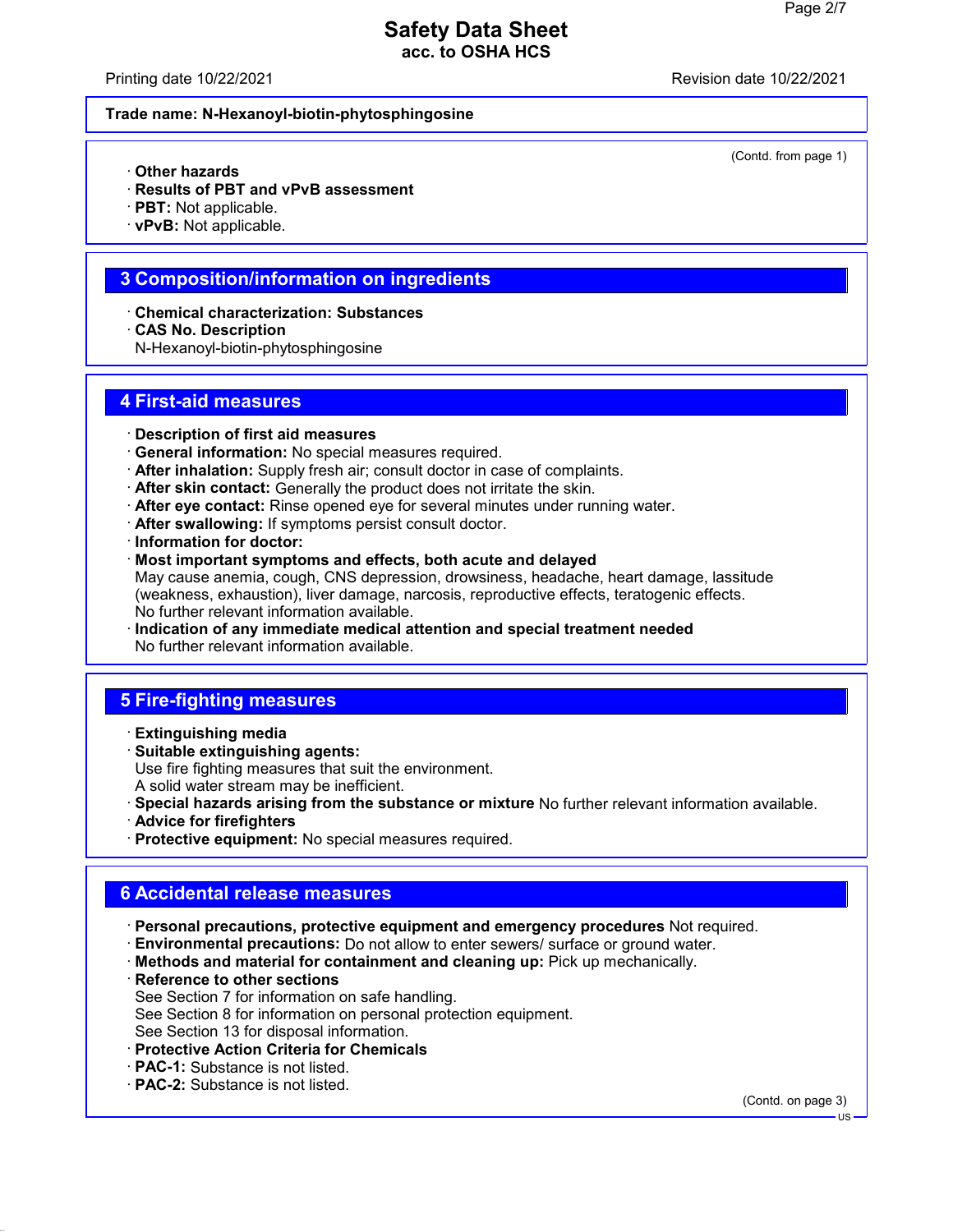Printing date 10/22/2021 Revision date 10/22/2021

(Contd. from page 2)

#### **Trade name: N-Hexanoyl-biotin-phytosphingosine**

· **PAC-3:** Substance is not listed.

### **7 Handling and storage**

- · **Handling:**
- · **Precautions for safe handling** No special measures required.
- · **Information about protection against explosions and fires:** No special measures required.
- · **Conditions for safe storage, including any incompatibilities**
- · **Storage:**
- · **Requirements to be met by storerooms and receptacles:** No special requirements.
- · **Information about storage in one common storage facility:** Not required.
- · **Further information about storage conditions:** None.
- · **Specific end use(s)** No further relevant information available.

### **8 Exposure controls/personal protection**

· **Additional information about design of technical systems:** No further data; see item 7.

- · **Control parameters**
- · **Components with limit values that require monitoring at the workplace:** Not required.
- · **Additional information:** The lists that were valid during the creation were used as basis.
- · **Exposure controls**
- · **Personal protective equipment:**
- · **General protective and hygienic measures:**
- The usual precautionary measures for handling chemicals should be followed.
- · **Breathing equipment:** Not required.
- · **Protection of hands:**

The glove material has to be impermeable and resistant to the product/ the substance/ the preparation. Due to missing tests no recommendation to the glove material can be given for the product/ the preparation/ the chemical mixture.

Selection of the glove material on consideration of the penetration times, rates of diffusion and the degradation

· **Material of gloves**

The selection of the suitable gloves does not only depend on the material, but also on further marks of quality and varies from manufacturer to manufacturer.

· **Penetration time of glove material**

The exact break through time has to be found out by the manufacturer of the protective gloves and has to be observed.

· **Eye protection:** Not required.

| Information on basic physical and chemical properties<br><b>General Information</b> |                 |  |
|-------------------------------------------------------------------------------------|-----------------|--|
| · Appearance:                                                                       |                 |  |
| Form:                                                                               | Solid           |  |
| Color:                                                                              | Not determined. |  |
| · Odor:                                                                             | Characteristic  |  |
| · Structural Formula                                                                | C34H64N4O6S     |  |
| ⋅ Molecular Weight                                                                  | $657$ g/mol     |  |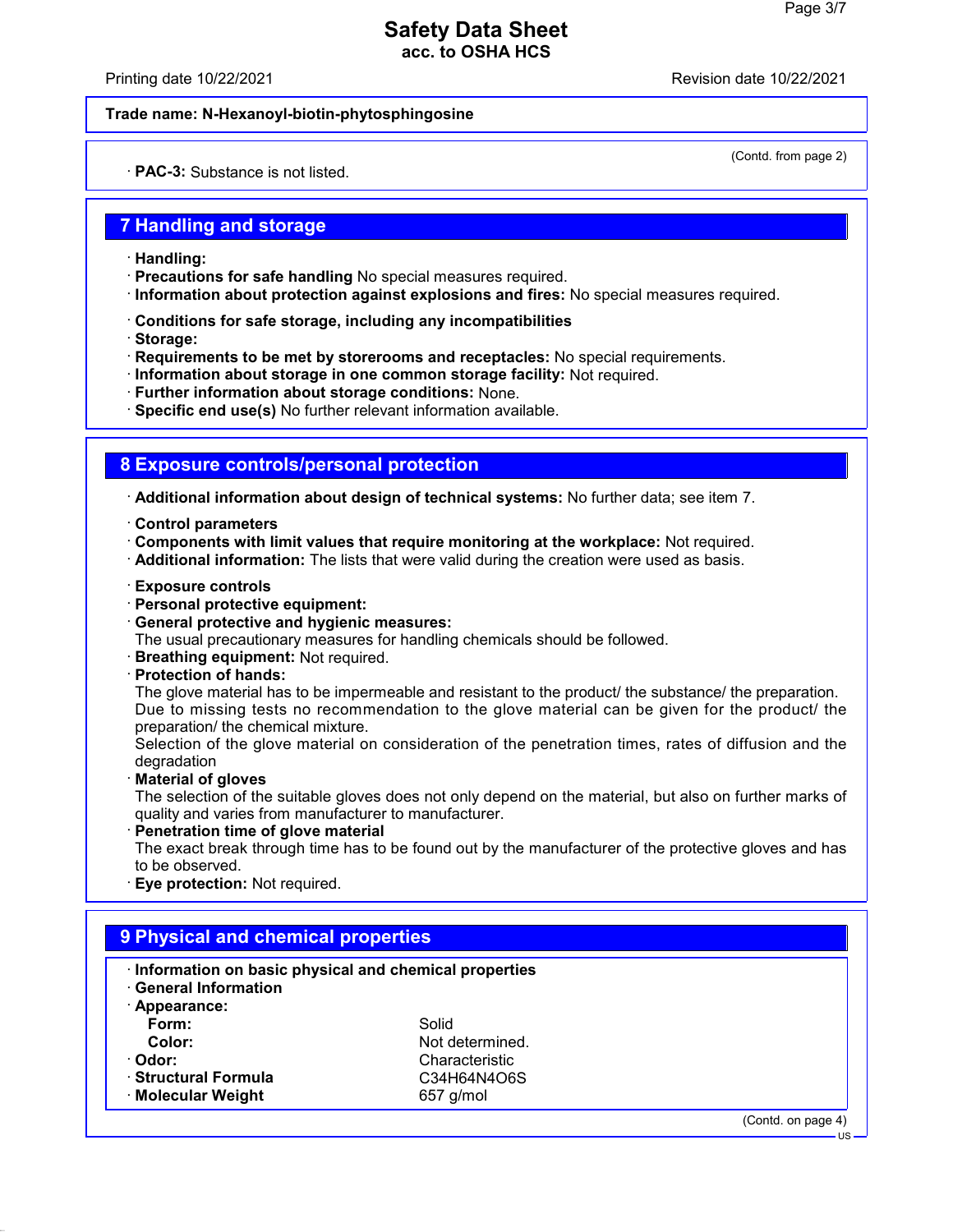#### Printing date 10/22/2021 Revision date 10/22/2021

#### **Trade name: N-Hexanoyl-biotin-phytosphingosine**

|                                                            | (Contd. from page 3)                          |
|------------------------------------------------------------|-----------------------------------------------|
| Odor threshold:                                            | Not determined.                               |
| · pH-value:                                                | Not applicable.                               |
| Change in condition                                        |                                               |
| <b>Melting point/Melting range:</b>                        | Undetermined.                                 |
| <b>Boiling point/Boiling range:</b>                        | Undetermined.                                 |
| · Flash point:                                             | Not applicable.                               |
| · Flammability (solid, gaseous):                           | Product is not flammable.                     |
| · Decomposition temperature:                               | Not determined.                               |
| · Auto igniting:                                           | Not determined.                               |
| Danger of explosion:                                       | Product does not present an explosion hazard. |
| <b>Explosion limits:</b>                                   |                                               |
| Lower:                                                     | Not determined.                               |
| Upper:                                                     | Not determined.                               |
| · Vapor pressure:                                          | Not applicable.                               |
| · Density:                                                 | Not determined.                               |
| <b>Relative density</b>                                    | Not determined.                               |
| Vapor density                                              | Not applicable.                               |
| <b>Evaporation rate</b>                                    | Not applicable.                               |
| · Solubility in / Miscibility with                         |                                               |
| Water:                                                     | Not determined.                               |
| · Partition coefficient (n-octanol/water): Not determined. |                                               |
| · Viscosity:                                               |                                               |
| Dynamic:                                                   | Not applicable.                               |
| Kinematic:                                                 | Not applicable.                               |
| <b>SOLUBILITY</b>                                          | Chloroform/methanol 2:1; DMF                  |
| Other information                                          | No further relevant information available.    |

## **10 Stability and reactivity**

- · **Reactivity** No further relevant information available.
- · **Chemical stability**
- · **Thermal decomposition / conditions to be avoided:** No decomposition if used according to specifications.
- · **Possibility of hazardous reactions** No dangerous reactions known.
- · **Conditions to avoid** No further relevant information available.
- · **Incompatible materials:** No further relevant information available.
- · **Hazardous decomposition products:** No dangerous decomposition products known.

### **11 Toxicological information**

- · **Information on toxicological effects**
- · **Acute toxicity:**
- · **Primary irritant effect:**
- · **on the skin:** No irritant effect.

(Contd. on page 5)

 $\overline{HS}$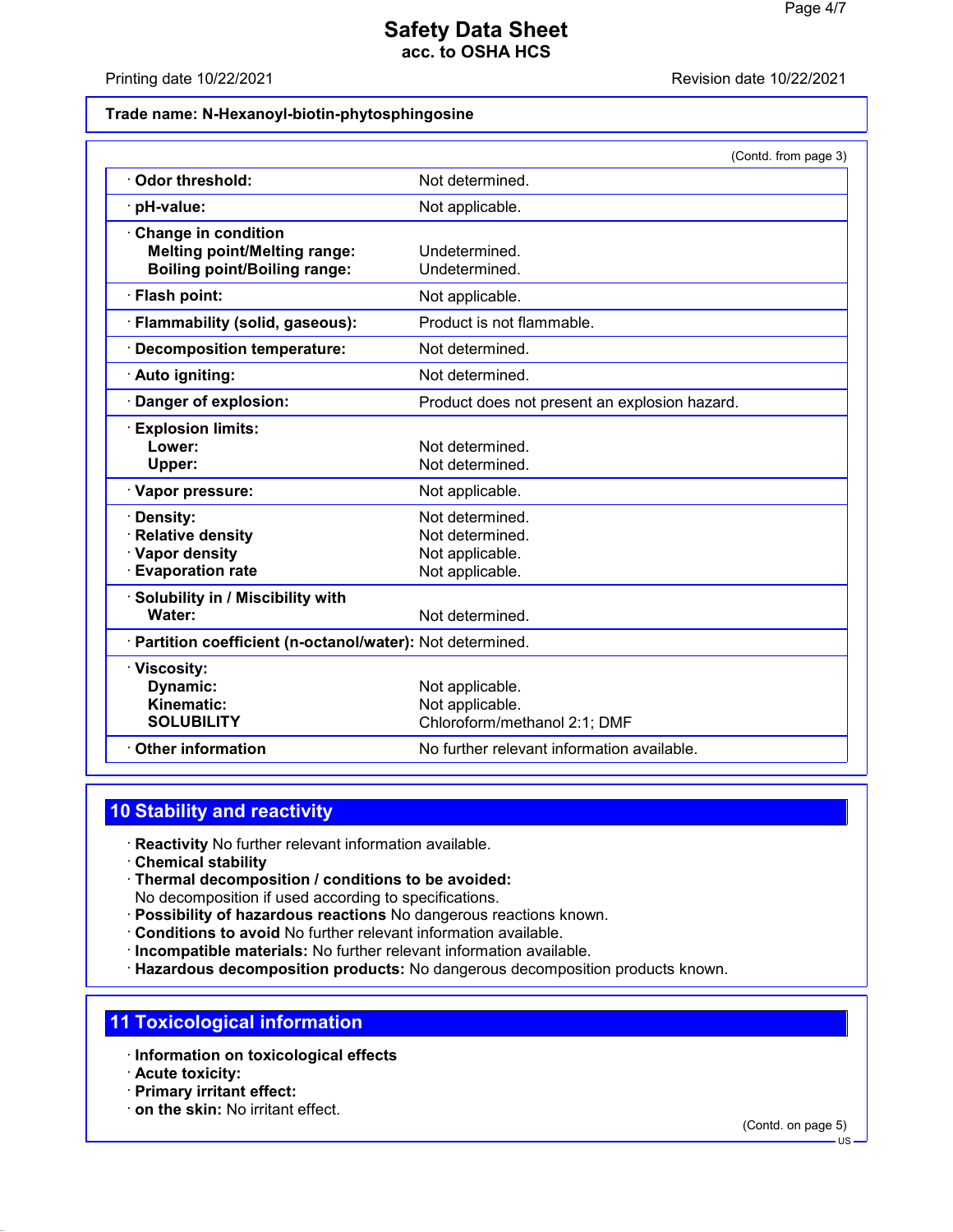Printing date 10/22/2021 Revision date 10/22/2021

(Contd. from page 4)

#### **Trade name: N-Hexanoyl-biotin-phytosphingosine**

· **on the eye:** No irritating effect.

· **Sensitization:** No sensitizing effects known.

· **Additional toxicological information:** When used and handled according to specifications, the product does not have any harmful effects according to our experience and the information provided to us. The substance is not subject to classification.

- · **Carcinogenic categories**
- · **IARC (International Agency for Research on Cancer)** Substance is not listed.
- · **NTP (National Toxicology Program)** Substance is not listed.
- · **OSHA-Ca (Occupational Safety & Health Administration)** Substance is not listed.

## **12 Ecological information**

- · **Toxicity**
- · **Aquatic toxicity:** No further relevant information available.
- · **Persistence and degradability** No further relevant information available.
- · **Behavior in environmental systems:**
- · **Bioaccumulative potential** No further relevant information available.
- · **Mobility in soil** No further relevant information available.
- · **Additional ecological information:**
- · **General notes:**
- Water hazard class 1 (Self-assessment): slightly hazardous for water

Do not allow undiluted product or large quantities of it to reach ground water, water course or sewage system.

- · **Results of PBT and vPvB assessment**
- · **PBT:** Not applicable.
- · **vPvB:** Not applicable.
- · **Other adverse effects** No further relevant information available.

# **13 Disposal considerations**

- · **Waste treatment methods**
- · **Recommendation:** Smaller quantities can be disposed of with household waste.
- · **Uncleaned packagings:**
- · **Recommendation:** Disposal must be made according to official regulations.

| · UN-Number                  |               |  |
|------------------------------|---------------|--|
| · DOT, IMDG, IATA            | not regulated |  |
| · UN proper shipping name    |               |  |
| · DOT, IMDG, IATA            | not regulated |  |
| · Transport hazard class(es) |               |  |
| · DOT, ADN, IMDG, IATA       |               |  |
| · Class                      | not regulated |  |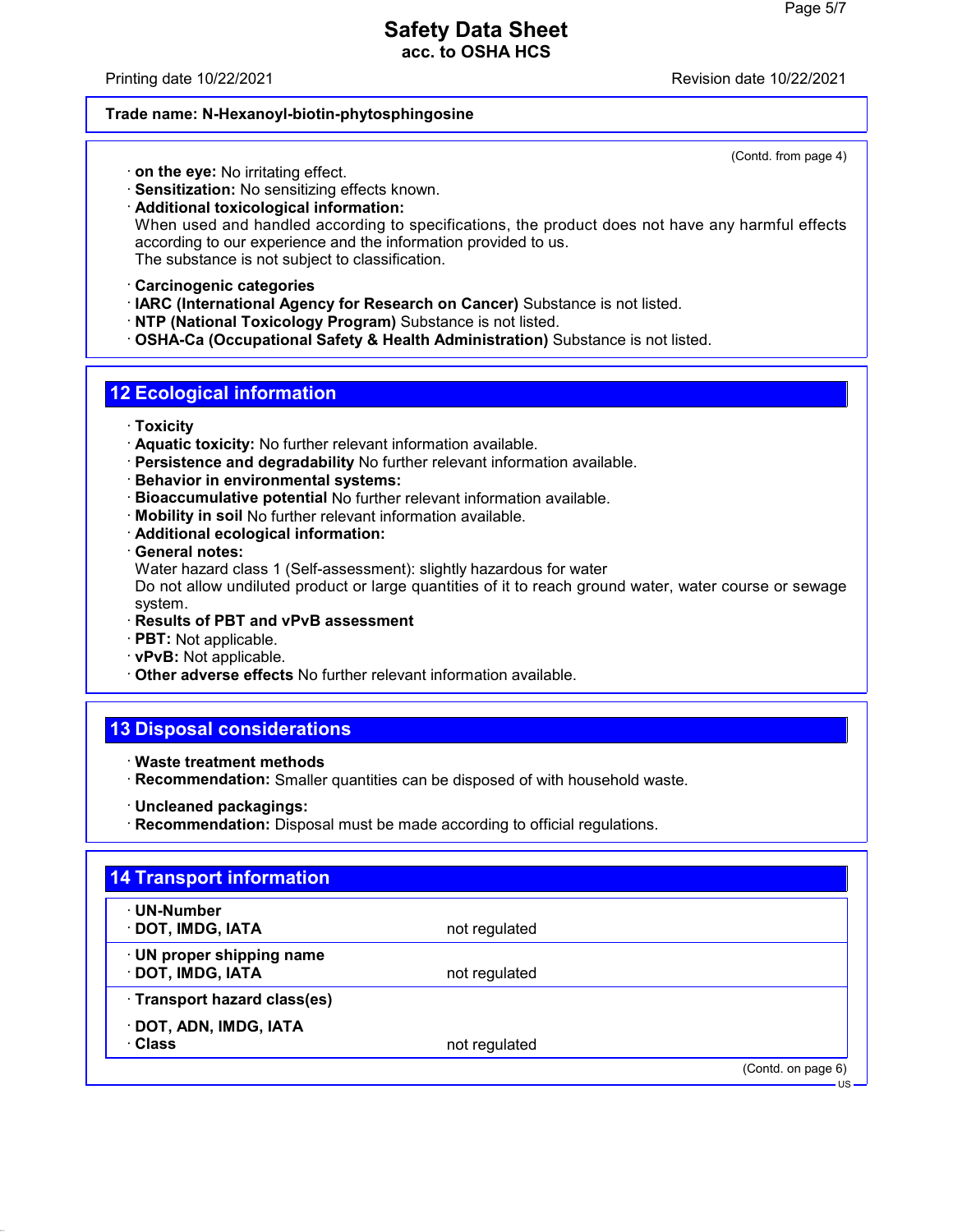#### Printing date 10/22/2021 **Printing date 10/22/2021**

#### **Trade name: N-Hexanoyl-biotin-phytosphingosine**

| (Contd. from page 5) |  |  |
|----------------------|--|--|

| · Packing group<br>· DOT, IMDG, IATA                                                          | not regulated   |
|-----------------------------------------------------------------------------------------------|-----------------|
| <b>Environmental hazards:</b>                                                                 | Not applicable. |
| · Special precautions for user                                                                | Not applicable. |
| Transport in bulk according to Annex II of<br>MARPOL73/78 and the IBC Code<br>Not applicable. |                 |
| · UN "Model Regulation":                                                                      | not regulated   |

## **15 Regulatory information**

· **Safety, health and environmental regulations/legislation specific for the substance or mixture** No further relevant information available.

· **Sara**

- · **Section 355 (extremely hazardous substances):** Substance is not listed.
- · **Section 313 (Specific toxic chemical listings):** Substance is not listed.
- · **TSCA (Toxic Substances Control Act):** Substance is not listed.
- · **Hazardous Air Pollutants** Substance is not listed.

· **Proposition 65**

- · **Chemicals known to cause cancer:** Substance is not listed.
- · **Chemicals known to cause reproductive toxicity for females:** Substance is not listed.
- · **Chemicals known to cause reproductive toxicity for males:** Substance is not listed.
- · **Chemicals known to cause developmental toxicity:** Substance is not listed.
- · **Carcinogenic categories**
- · **EPA (Environmental Protection Agency)** Substance is not listed.
- · **TLV (Threshold Limit Value)** Substance is not listed.
- · **NIOSH-Ca (National Institute for Occupational Safety and Health)** Substance is not listed.
- · **Chemical safety assessment:** A Chemical Safety Assessment has not been carried out.

### **16 Other information**

All chemicals may pose unknown hazards and should be used with caution. This SDS applies only to the material as packaged. If this product is combined with other materials, deteriorates, or becomes contaminated, it may pose hazards not mentioned in this SDS. Matreya LLC assumes no responsibility for incidental or consequential damages, including lost profits, arising from the use of these data. It shall be the user's responsibility to develop proper methods of handling and personal protection based on the actual conditions of use. While this SDS is based on technical data judged to be reliable, Matreya LLC assumes no responsibility for the completeness or accuracy of the information contained herein.

- · **Department issuing SDS:** Environment protection department.
- · **Contact:** -
- · **Date of preparation / last revision** 10/22/2021 / -
- · **Abbreviations and acronyms:** IMDG: International Maritime Code for Dangerous Goods DOT: US Department of Transportation IATA: International Air Transport Association CAS: Chemical Abstracts Service (division of the American Chemical Society) NFPA: National Fire Protection Association (USA) HMIS: Hazardous Materials Identification System (USA) PBT: Persistent, Bioaccumulative and Toxic vPvB: very Persistent and very Bioaccumulative
- NIOSH: National Institute for Occupational Safety

(Contd. on page 7)

US